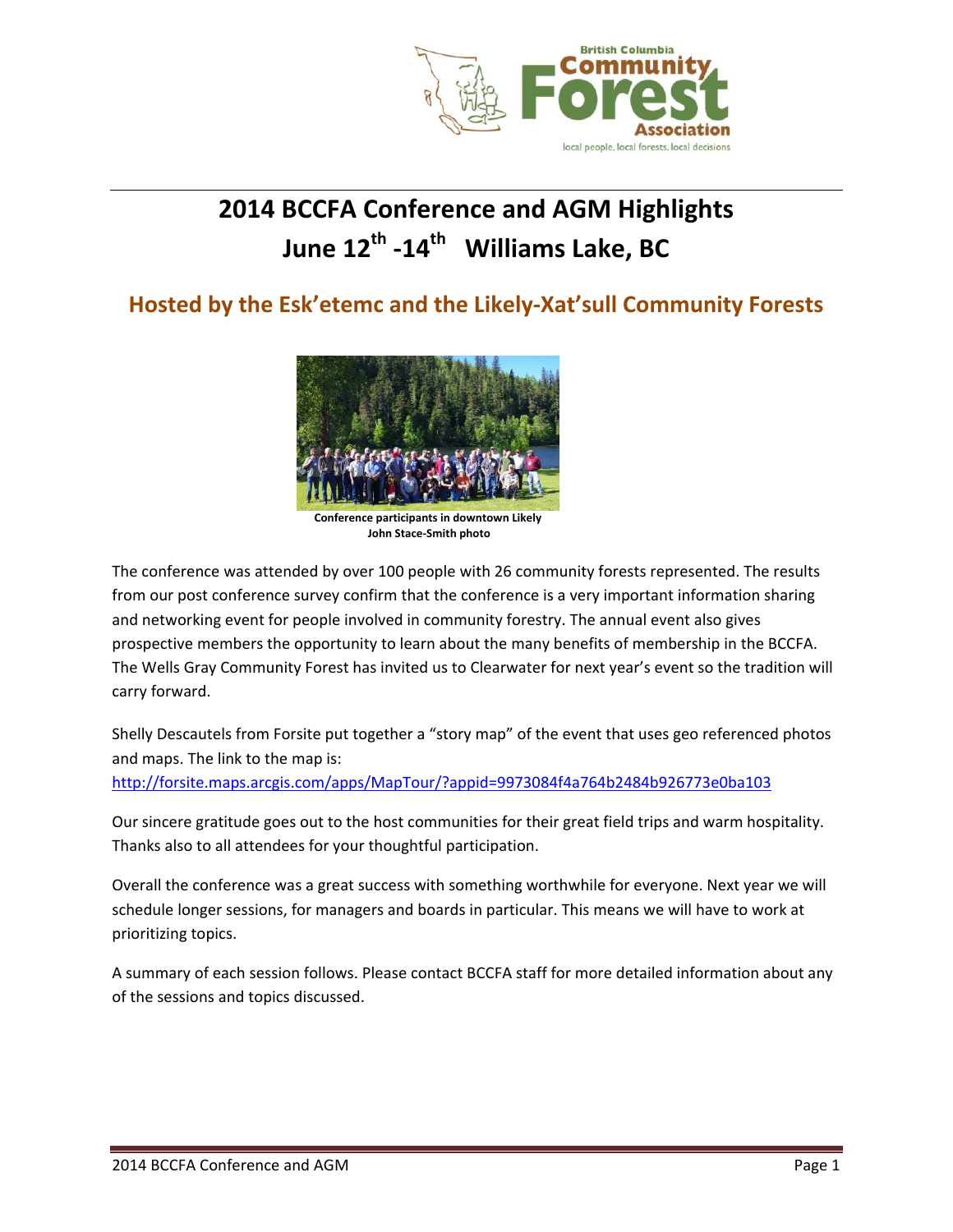### **Session Summaries**

An \* beside a name or a session indicates that there is a power point presentation on the BCCFA *website from this speaker or on this topic. Go to www.bccfa.ca, click on Activities, then Conferences or http://www.bccfa.ca/index.php/what‐we‐do/conferences/item/446‐2014‐conference‐and‐agm‐june‐ 11‐14‐in‐williams‐lake*

#### **Esk'etemc Community Forest Field Tour**

We were greeted by **Esk'etemc Chief Charlene** before heading out to the field tour. In the forest in the Esk'etemc traditional territory, **Francis Johnson** and **Gord Chipman** offered up their approach to grasslands timber harvesting and ungulate winter range management and to the importance of meaningful First Nation consultation and the management of cultural heritage resources from the perspective of the First Nation. We walked through the open grasslands where **Cathy Koot** introduced the new Invasive Species Council of BC's pocket guide for invasive plant management in forestry and then on to a recently discovered pit house site. After a hearty and delicious lunch at the Arbor, we were treated to traditional dancing and drumming. Community forest volunteers bravely experimented with hoop dancing and we all joined the in the friendship dance.

#### **Likely Community Forest Tour**

**Robin Hood** headed up the tour that took us to the restored Quesnel Forks ghost town under a sunny sky, a light breeze and none of the predicted mosquitos. The community forest has been a leading force supporting the restoration that features low mobility trails and detailed signage of the history of the place. The hail held off just long enough for us to get back to the vehicles and make our way to the community hall for a great lunch. We heard about the local issues around overlapping tenures and interface with placer mining, which present a major challenge. Before heading off we toured Likely's Birch Veneer plant.

#### **BCCFA Annual General Meeting at the Xat'sull Heritage Site**

Under the great log covered picnic area "on the edge" of the Fraser River, our AGM was started with a welcome from **Xat'sull Chief Bev Sellars**. Executive Director **Jennifer Gunter** presented the Presidents report and **Don Brown** chaired the formal AGM meeting. A discussion was held on membership fees and the need to raise additional revenue for BCCFA operations. Direction was given by the meeting for the board and staff to explore a new fee structure. Options include voluntary membership fees and the possibility of a levy. It was acknowledged by the chair that there is more sensitivity to explore the levy.

#### **Operations Dinner**

This adapted Manager's session was facilitated by Don Brown and Jennifer Gunter. With game 5 of the Kings vs Rangers playing overhead, there was discussion of some issues brought forward by managers. Survey results and general feedback received showed strong support for a dedicated manager's session in 2015 with a "Dear Abby" focus allowing managers to fully discuss issues of importance with their colleagues.

#### **\*MFLNRO Information Updates**

Geoffrey Klassen, Ministry of Forests, Lands and Natural Resource Operations (MFLNRO), Tenures Branch gave the annual update of the status of the Community Forest Agreement Program and new opportunities with BCTS. **Doug Stewart** reported on the progress of the Volume to Area‐based tenure Conversion consultation process. **Dave Peterson** addressed some questions on BCTS .

#### **Fire Adapted Communities and Fire‐Resilient Ecosystems Panel**

In this session the panel addressed wildfire hazard management, silviculture strategies, roles and responsibilities. **Erik Leslie, Harrop‐Procter** Community Forest explained the strengths (collaboration and information sharing) and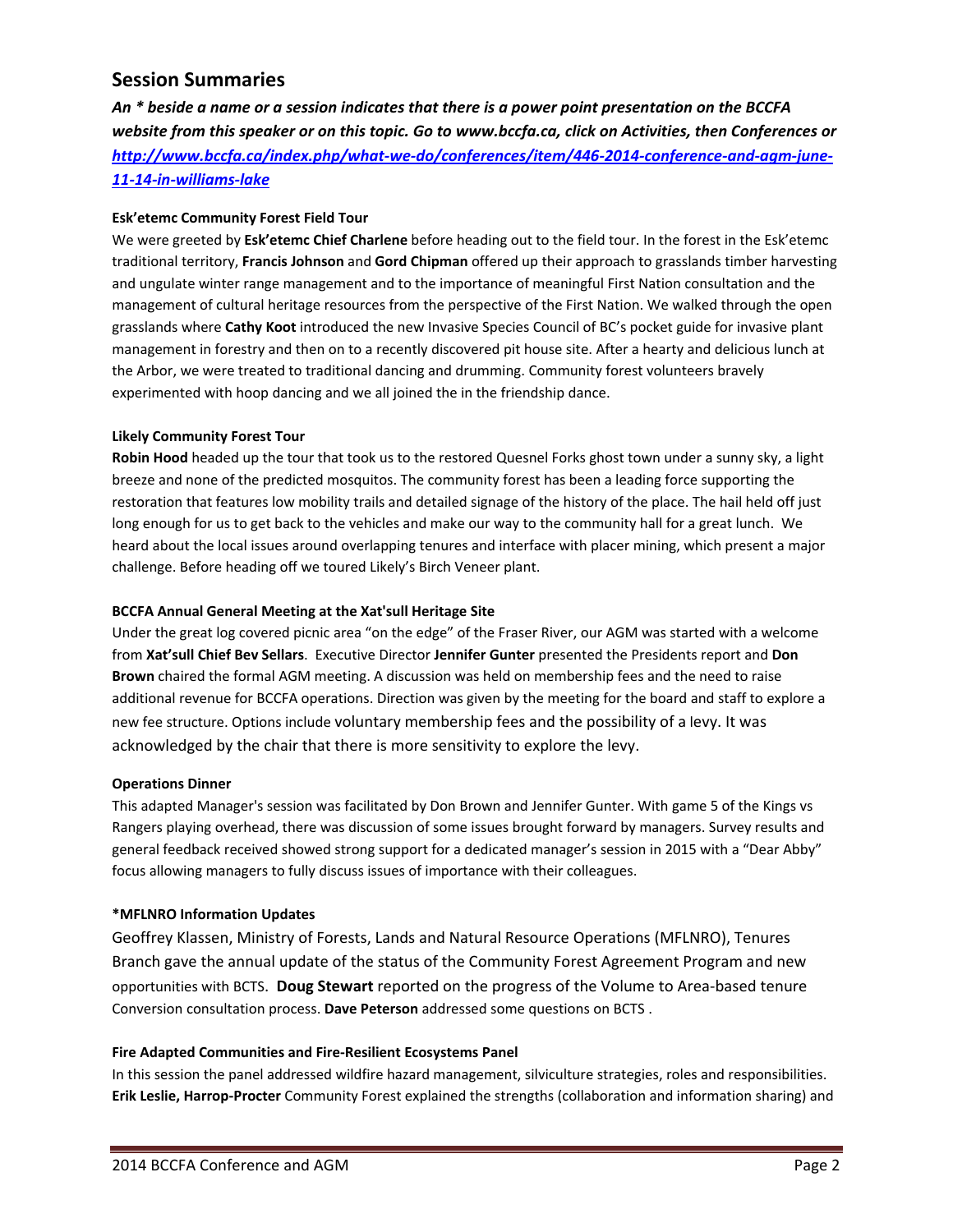challenges (overlapping jurisdictions, costs, capacity) of multijurisdictional planning in the Regional District of Central Kootenay. The MFLNRO perspective and direction on Wildland Urban Interface was delivered by \***Kelly Osbourne, Planning Forester**. Kelly encouraged CFAs to participate in the FLRNO planning along with local planning, then to push for funding through sources like LBI. **Don Brown** gave the story of the District of Logan Lake's Community Wildfire Protection Plan and FireSmart 2013 Community Protection Achievement. \***Bob Gray, Fire Ecologist**, wrapped up the session with an emphasis on the need for fire hardened/resilient communities and landscapes and offered strategies which include small scale biomass utilization.

#### **\*The Significance of Community Forests in BC: Understanding our impact and potential**

With a mission to promote and support the practice and expansion of sustainable community forest management in BC, the BCCFA is implementing strategies and developing tools to communicate the message of the tangible social/cultural and local economic benefits of the Community Forest Agreement Program. These include the BCCFA Front Country Map, a tool that identifies the best places on the land base for the location of community forests and the areas of significant interest to communities and high priority areas for expansion. The Indicators Project focuses on the development of a set of economic, social, cultural and environmental indicators that will help us demonstrate the benefits of community forests. \***A presentation on the draft Indicators by Jennifer Gunter** was followed by discussion and a timeline for implementation of this summer (in time for delivery of the results in time for UBCM). A shout of thanks goes to Dwight Wolfe , Tesera Systems, for facilitating the session.

#### **Partners and Projects**

To address BCCFA strategic priorities and the needs of the members, the BCCFA is involved in a number of partnership initiatives with other organizations. In this session, we heard about a few:

- BC Forest Safety Council Reynold Hert, CEO and Board Chair. Reynold stressed the need for attention to detail to manage all aspects of the work activity to produce wood safely. With CFAS collectively managing 2 million  $m<sup>3</sup>$  annually, stats say there is likely to be incidents in the sector.
- FPInnovations Communities Project: Forest Sector Technical Support Services ‐ Marian Marinescu, FPInnovations. Marian and Dominik Roser explained FPI's funding opportunities for small projects to engage in innovative forestry and forestry products development.
- UBC Faculty of Forestry ‐ Ken Day, UBC Alex Fraser Research Forest. Ken explained the partnership programs that include Extension work with BCCFA to engage with managers on help with local needs, internships which place UBC forestry students with CFs and the Capstone forest management course student projects

#### **Forest Workers for Tomorrow ‐ A Role for the Community Forest**

In this session presenters spoke about initiatives that target important forest education, succession planning and training needs.

- \***Bill Bourgeois, New Direction Resource Management Ltd**. Bill told us about the educational outcomes from Healthy Forests, Healthy Communities, and highlighted opportunities for community forests to become involved in partnership activities including the new provincial educational collaborative initiative and National Forest Week. He stressed the leadership and sponsorship role that could be played by CFAs.
- **Jack Mc Leman, Alberni Valley Community Forest** reported on the community forest's support for a local Grade 11 forestry program secondary school program.
- \***Kathy Smith, President, Nakusp and Area Community Forest** ‐ Post‐secondary Educational Initiatives from Nakusp Community Forest. Kathy told us about a number of their educational initiatives including a partnership with Kaslo Community Forest, Selkirk College, Interior Lumber Manufacturers Association, Ktunaxa First Nation and others.